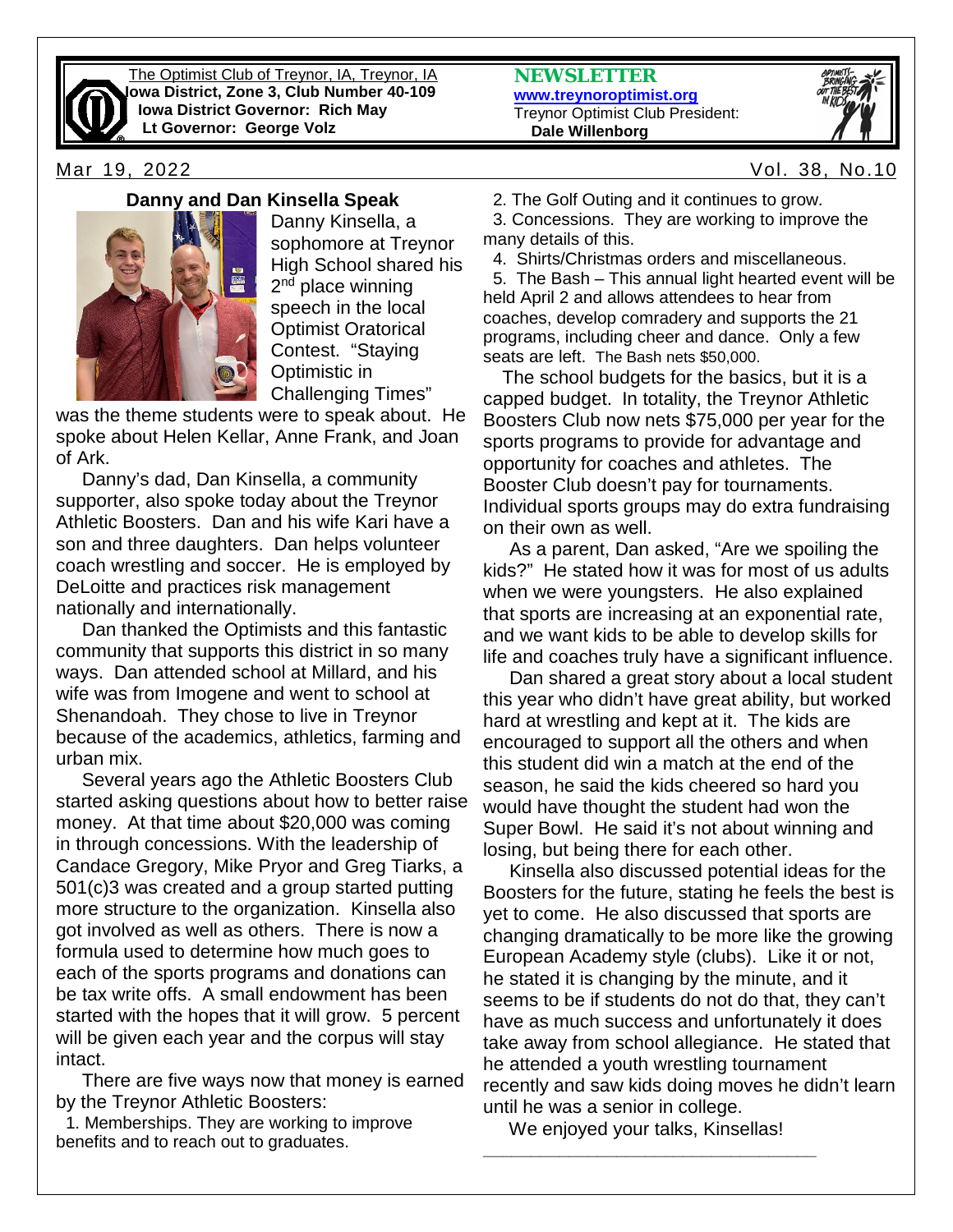# **Next week's speaker will be Cadence Quick with her 1st place Optimist Oratorical Speech and Mike Holton, City Manager**

### **All are welcome!**

**\*\*\*\*\*\*\*\*\***

## **Quote**

**"When life kicks you, let it kick you forward. " E. Stanley Jones**

# **\_\_\_\_\_\_\_\_\_\_\_\_\_\_\_\_\_\_\_\_\_\_\_\_\_\_\_\_\_\_\_\_\_\_\_\_\_ Meeting Minutes**

Dale Willenborg, President, called the meeting to order. Present were 16 members and guests Danny Kinsella, Dan Kinsella, Allison Black, Ella Ausdemore, and Makena Dobyns.

Dale led the Pledge of Allegiance and gave the opening prayer.

Trivia was shared by Ken Graham.

50/50 was won by Jim Clausen. Chad Guttau won the Attendance Drawing.

Birthdays/Anniversaries: None



**New Member:** Kathy Luedke was received officially as a new member and received an Optimist pin and car decal.

# **Bragging Rights: (\$ are used for youth activities)**

- Judy Guttau donated for the great ISU BB first round wins of the men and women's teams in the tournament.
- Jeff Jorgensen donated because he is now officially a candidate for County Supervisor.
- Dale Willenborg, Bill Vorthmann, Kirk Vorthmann, and Keith Denton contributed because of the great Pops Concert this week.
- Bill Vorthmann shared about the large wrestling banquet held at the Community Building Fri. night.

# **BUSINESS:**



• Allison Black collected the \$1312.09 Can Kennel check for the Silver Creek Club from President Dale Willenborg. She said they have 20 members and use the funds to help with their community service projects,

providing dinners for Thanksgiving and the Food Pantry, cookies for First Responders, cards for the Oakland Manor nursing home, and for their fun events.

• Plaques and placemats for the Inaugural Optimist Volunteer Recognition Event were shared. The event is this evening, Saturday, March 19. 100 guests are expected with 17 organizations being recognized. The group will set up after the meeting. (P.S. The event was very successful and fun! Read the attached write-up, written by John Klein. Pictures of the awardees are also attached.)



• Cheerleaders (L-R) Makena Dobyns and Ella Ausdemore collected a Can Kennel Check for \$1154.90 today from President Dale Willenborg. The money will be used to buy new uniforms which

cost approximately \$300 each.

# **COMMUNITY NEWS:**

- The Blood Drive will be at the High School on March 31. You can register online or by calling Ashlyn Vorthmann.
- Chad Guttau stated he returned from Des Moines this week. A few bills were passed by the legislatures.

Jim Clausen received the auction item of 3 homemade cinnamon rolls for \$2.

The meeting was closed with reciting the Optimist Creed.